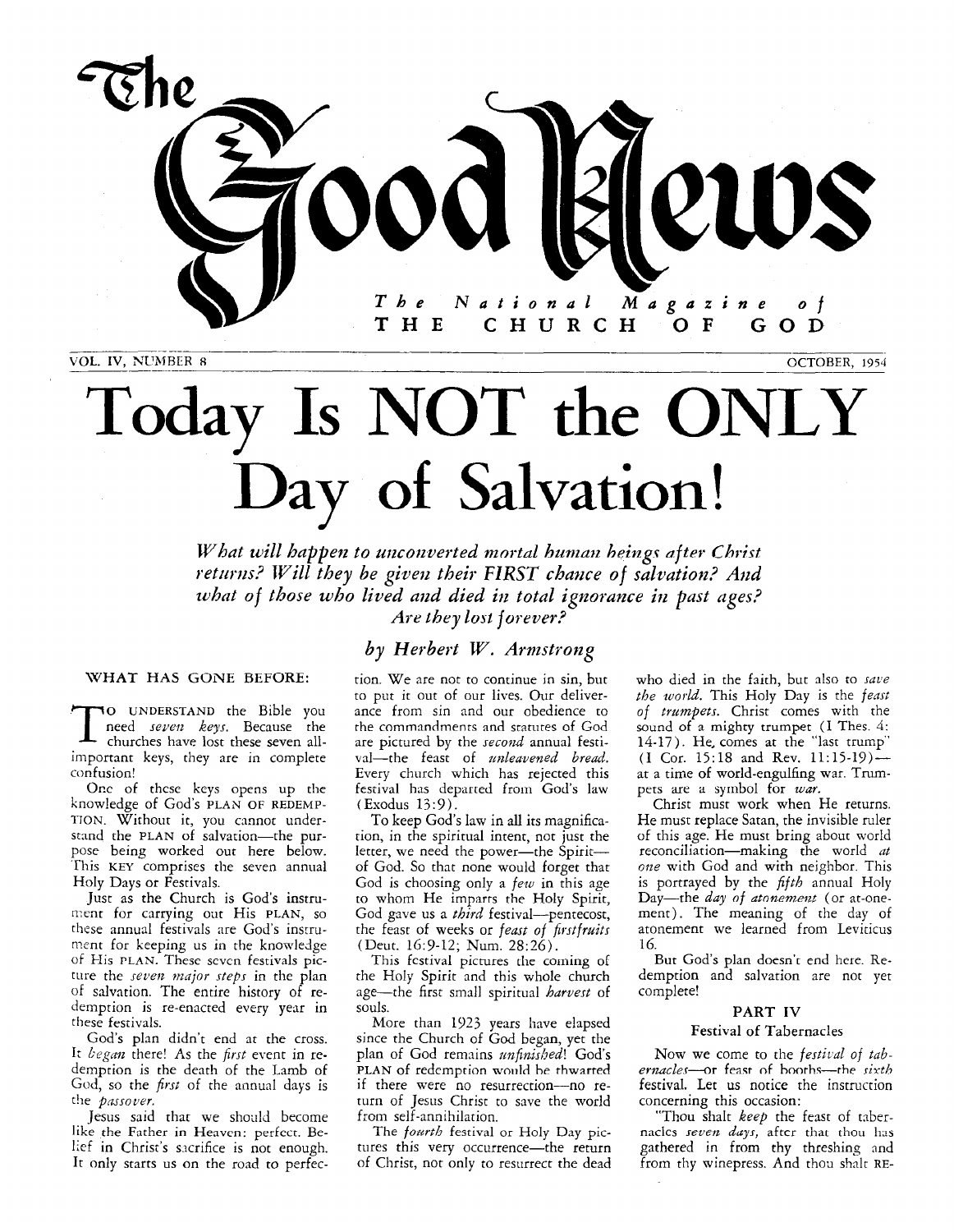JOICE in thy feast, thou, and thy son, and thy daughter . . . SEVEN DAYS SHALT THOU KEEP **A** FEAST UNTO THE ETERNAL THY **GOD** IN **THE** PLACE **WHICH THE ETERNAL** SHALL CHOOSE; because the Eternal thy God shall bless thee in all thine increase, and in the work of thy hands, and thou shalt be altogether *joyfnl* . . . and they shall *not* appear before the Eternal empty; every man shall give as he is able, according to the blessing of the Eternal thy *God* which He hath given thee" (Deut. 16:13-17).

Here is the festival of tabernacles, to be kept for **seven** days, beginning the 15th day of the seventh month of God's Sacred Calendar. Notice Leviticus 23: 33- 35: "And the Eternal spoke to Moses saying: Speak unto the children of Israel, saying: On the fifteenth day of this seventh month is the feast of tabernacles for seven days unto the Eternal. On the first day shall be a holy convocation; ye shall do NO MANNER **OF** SER-VILE WORK."

On the FIRST of these days is a HOLY CONVOCATION-a commanded assembly. No work is to be done. ". . . and ye shall REJOICE before the Eternal your God seven days . . . It shall be a statute FOREVER in your generations: ye shall celebrate it in the seventh month" (Lev. *23:40-41).* 

Notice that it is commanded FOR-EVER.

Here are pictured those FINAL culminating events in God's great PLAN: AFTER Christ has died for our sins to *redeem* mankind-AFTER He has sent us the Holy Spirit and picked out *a* people for His Name to become kings and priests thru the thousand years-AFTER His glorious second coming—AFTER He has finally *restored* the redeemed by placing all the sins upon the head of Satan, their real author, and separating both him and the sins from the presence of God and His people, thus finally perfecting the AT-ONE-MENT, making us finally *joined in one*-then we are ready for that *final series of events*, the commencement of the "MARRIAGE OF THE LAMB," the final actual MAKING of the NEW COVENANT, the estabiishment of the Kingdom of God on earth and the reaping of the great *hawest of sods*  for a thousand years.

This festival is the picture of the MILLENNIUM!

# Pictures the Millennium

To portray His PLAN, God took the yearly material harvest seasons in Palestine as the picture of the *spiritaal*  harvest of souls. In Palestine there are *two* annual harvests. The **first,** produced by the early rain, is the spring grain harvest. Second, produced by the "latter rain," comes the main harvest-the much greater fall harvest.

Now notice when the festival of tabernacles is to be held: "at the year's end'  $(Ex, 34:22)$ . In this verse the festival of tabernacles or booths is specifically called the "feast of ingathering." The harvest year ended at the beginning of autumn. Just as *pentecost* pictures the early harvest-this church age, so the festival of ingatherings or tabernacles pictures the fall harvest-the great harvest of souls in the millennium!

Today is *not* the ONLY day of salvation. Today is *a* day of salvation. Isaiah said *so:* chapter 49, verse *8.* In fact, the original Greek words of Paul in **I1** Cot. 6:2 should be translated *"A* day of salvation," not "the day of salvation."

Turn for a few minutes to the book of Zechariah to understand this more thoroughly. In the 12th and 13th chapters we have a picture of Christ returning and the reconciliation of the world commencing. Here the meaning of the festivals of trumpets and **atone**ment is made plain.

Next, notice the 14th chapter. The time is the millennium. "The Eternal shall **be** king over all the earth: in that day shall there be one Eternal, and His name one . . . there shall be no more utter destruction; but Jerusalem shall be safely inhabited" (Verses 10-11). It is the time when "living waters"—salvation, the Holy Spirit--"shall go out from Jerusalem" (Verse 8). The "waters" are literal as well as figurative. God often pictures His spiritual PLAN by material events.

**In** that day, when the earth is safely inhabited, when the Holy Spirit is granted to all mortal flesh, what happens? "And it shall come to pass that everyone that is left of all the nations which came against Jerusalem shall even go up *from jear* to year to worship the King, the Lord of hosts, **AND** TO KEEP THE FEAST OF TABERNACLES."

## **Gentiles** Forced to Keep Feast of Tabernacles

Notice this 16th verse of Zechariah 14. After Christ returns, the nations*mortal* Gentiles *who* hate not yet *re*ceived salvation--will come to Jerusalem to keep the feast of tabernacles! How could they keep a festival that was abolished at the cross? They could keep it only if it were commanded FOREVER.

And what will happen if they *refwe to obey* God? "And it shall be, that whoso will not come up of all the families of the earth unto Jerusalem to worship the King, the Lord of hosts, even upon them SHALL **BE** NO **RAIN."** Stiorig words these!

The nations will be FORCED to keep

the **FEAST OF TABERNACLES,** *from* **yeur**  *to yem,* when Christ is ruling with a rod of iron!

And if the nations still won't obey? "THERE SHALL BE THE PLAGUE, wherewith the Lord will smite the heathen" -there are still heathen nations just beginning to learn the way of salvation -"that come *not* up to keep the feast of tabernacles. This shall be the punishment of Egypt, and the punishment of all nations that come not up to keep the feast of tabernacles" (Verses 17-19).

To receive salvation even the Gentiles will have to keep this festival. Of course, ic is commanded FOREVER!

Now we customarily quote Isaiah 66: 23, showing that the sabbath will be kept in the millennium, as PROOF we must keep it *nou.* Will we, then, when we read Zech. 14: 16, showing that the feast of tabernacles will be kept in the millennium, be consistent *bj.* keeping *it*  today?

Can WE qualify as a Son of  $God_{-a}$ king and priest-ruling with Christ on His throne, assisting Christ at that time, if we **NOW** *refme* to keep these festivals? Notice that Christ kept the feast of tabernacles. The apostle John devoted an entire chapter of his gospel-the seventh chapter-to describe what Jesus said and did during the feast of tabernacles in the last year of his ministry.

# 'Why Called Feast of "Tabernacles"

During the millennium, the Kingdom of God into which we may be born will rule the nations which are composed of mortal men begotten by the Spirit of God. The billions of mortals alive during the millennium will still be *heirs* to the Kingdom of God. They will not yet have inherited it as long as they remain mortal flesh, for "flesh and blood cannot inherit rhe kingdom of God' (I Cor. 15: *50).* "Ye must be born again"-"of the Spirit"-to inherit the Kingdom, said Jesus.

Remember that Abraham, Isaac and Jacob were merely heirs when they dwelled on earth (Heb. 11:9). While heirs they dwelled in tabernacles or booths, sojourning in the land of promise. Booths or temporary dwellings pictured that they were not yet inheritors. Thus we read of the feast of tabernacles that "Ye shall dwell in booths seven days . . . that your generations may know that I made the children of Israel to dwell in booths when I brought them out of the land of Egypt" (Lev. 23: *43).* Israel dwelled in booths in the wilderness BEFORE they entered the promised land. Those booths pictured that they were only heirs. In like manner, **we** should dwell in booths or temporary dwellings during the festival, so that

*(Pleme* continue *on pqe* 7)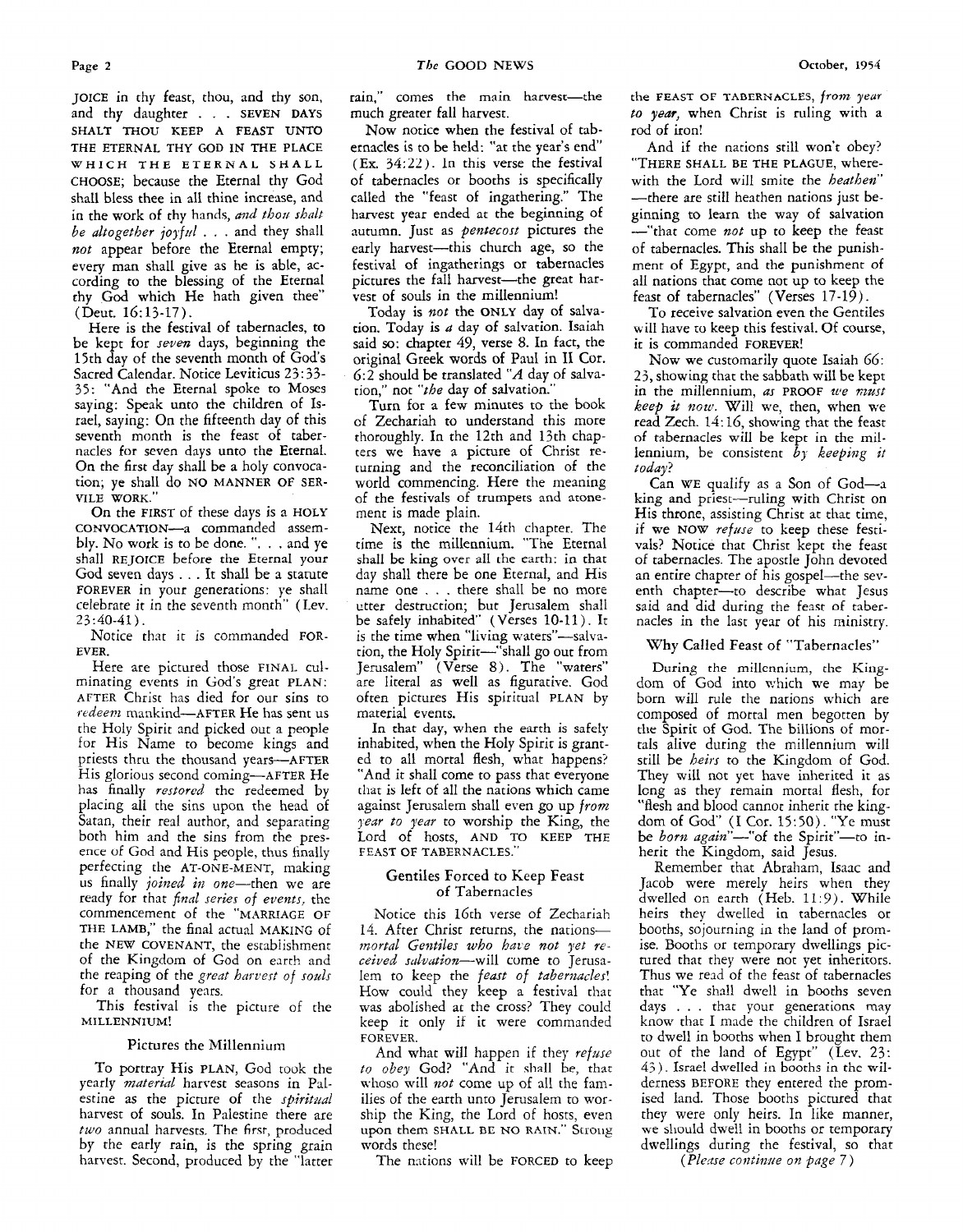# Is God FAIR?

*Why has God permitted 6000 years* **of** *himan woe and suffering?* 

# *by Herbert W. Armstrong*

OOK AT THE WORLD TODAY! War, famine, pestilence! Poverty, inequality, hunger, want! Sickness, disease, suffering, death! Crime, graft, dishonesty, corruption! Insanity, degeneration, decay! Unhappiness, fear, wretchedness and woe!

How, *so* many are asking, can a supreme, all-powerful God of **LOVE** permit it?

WHY does God allow devil-inspired communists to run amuck? WHY is He permitting civilization itself to crumble?

# **Is** God FAIR?

Listen! Some men are saying, "God isn't fair!"-or "Is there a God, after all?" But what do you suppose men would say if God took away their right to think and do as they please? For God could never stop this awful carnage without FORCING men to act according to HIS will-denying them a free will of their own!

It is *men's ways*, so contrary to God's ways, that have brought this unhappy state. And they have brought on all rhe world's sorrows and anguish *in spite*  of the pleadings of God. He says, "Your ways are not my ways."

God's ways, had they been followed, would have led inevitably to peace, happiness, prosperity and joy. God always has revealed to men His ways. Always He has pleaded with the human family.

Suppose God had taken the only alternative. Suppose He had **FORCED** men, against their wills, to have lived according to **HIS** laws?

**Can't** you almost hear the defiant, rebellious, stiff-necked human race indignantly screaming at the Almighty: "You can't cram your religion down *nzy*  throat!" For it *is* a niatrer of religion. Can't we see that, had God followed that course, more than ever men would have shouted, **"GOD ISN'T FAIR!"** 

For six thousand years men have lived in defiance of God's laws. Had God denied them this right to be wrong, men would have accused God of injustice, demanding freedom to follow their own ways.

God's Plan has for its purpose the creating of perfect **CHARACTER** in beings that are separate entities from God yet members of the very family of God. Character cannot be created automatically by fiat-it must be developed through *experieace!* 

Nor could character be instilled with-

out free moral agency. To achieve this great purpose-that of producing the supreme pinnacle of all God's creation, sons of God having perfect character, man has to be *convinced,* of his own free will, that **God's** laws are **JUST,** and that His ways are the only right ways for man! Man must turn to them, voluntarily! This lesson could be learned *only by* **EXPERIENCE!** 

In the beginning, Satan appared to contest the wisdom of God's Law. This law is, simply, **LOVE.** Love for God, and love for neighbor, as defined in the ten broad principles of the Ten Commandments. A fundamental, spiritual, eternal law. The philosophy Christ taught is that it **is** more blessed to **GIVE,** than to receive. But Satan argued for the **GETTING** way. Competition, he argued, is the life-blood of activity. Self-desire provides incentive *to* endeavor. Vanity spurs to action. And so, in Satan's philosophy, self-desire, competition, strife, provide the root-principle for accomplishment. The way of **GETTING** is the way to progress and advancement.

Had not God permitted this selfish way to be tried, tested, and demonstrared, God's creatures could argue throughout eternity that they had been denied the better way.

# The Devil's WEEK

And so God turned over to Satan **ONE WEEK,** consisting of seven thousand-year days, in which to *demonstrate*  the falsity of this way-the way of greed.

During this week of seven thousand years Satan was permitted to retain DO-MINION over all the earth. "Six days," God said, "thou shalt labor and do all thy work"-his work of deception and hate --"but the **SEVENTH** day is the Sabbath of *the Lord thy God;* in it thou shalt fiot do any work." Six thousand-year days have been permitted Satan for his labor of **DECEPTION.** Even then his dominion has been limited to the power of influence and suggestion. Never has God permitted even Satan arbitrarily to force men against their wills.

And so for six thousand years men have been left free to accept the selfseeking competitive philosophy of Satan, or to follow the Golden Rule of God. And for six thousand years Satan has labored. And mankind has fallen for his delusion!

Satan's philosophy is the philosophy

of the world today. On it our present civilization has been built. A civilization men love and cherish, and for which they patriotically sacrifice their lives! **A** civilization developed on desire for self-gain, competition, strife! In it success is determined by **HOW MUCH a**  man has been able to **GET,** not on how well he has served.

God has never left men in ignorance of the **TRUE** way of life. Always He has made known the true values-the way of His spiritual law of Love! Continually God has pleaded, with patience and in love. He pleaded through Noah in the days before the flood. He set up a nation of His own on earth, pledged to follow HIS laws, dedicated voluntarily to God's ways of life. But Israel turned from God's ways, and persecuted and killed God's prophets!

God sent His only begotten Son to point men back to the true paths. And Him, too, men rejected and killed!

During these six thousand years since Adam, men continually have spurned God's love, rejected His Law, turned a deaf ear to His prophets and His true ministers. They have built a world after the false philosophy of Satan, replete with its pagan customs, traditions and beliefs. Today people are hopelessly engulfed in these false ways, but, being deceived, realize it not at all!

Satan is revealed as the **"GOD** of this world" (II Cor. 4:4). The original in*spired* Greek should properly be translated, "the god of *this* **AGE."** And this worldly civilization worships its **GOD.**  The appalling fact unrealized by the world is that Satan, not the Eternal, is it5 god! The Creator God "is *not* the author of confusion," we read in I Cor. *14:* 33. Its real author is Satan, the world's god! And so he has his many denominations and sects. all striving in a babylon of confusion!

# The Devil's WORK

There is just one thing, it seems, that *a21* Satan's ministers can agree upon. "God's **LAW,"** they chorus in unison, "is **DONE AWAY!"** Yes, they have to tell that in order to draw their salaries! Today the people of organized religion refuse to **HEAR** the Law of the Lord (Isa. 30:8-11). They demand that their ministers preach the soft and smooth things -the deceits! They have turned away from the **TRUTH,** and are accepting and

*(Please continue on page 6)*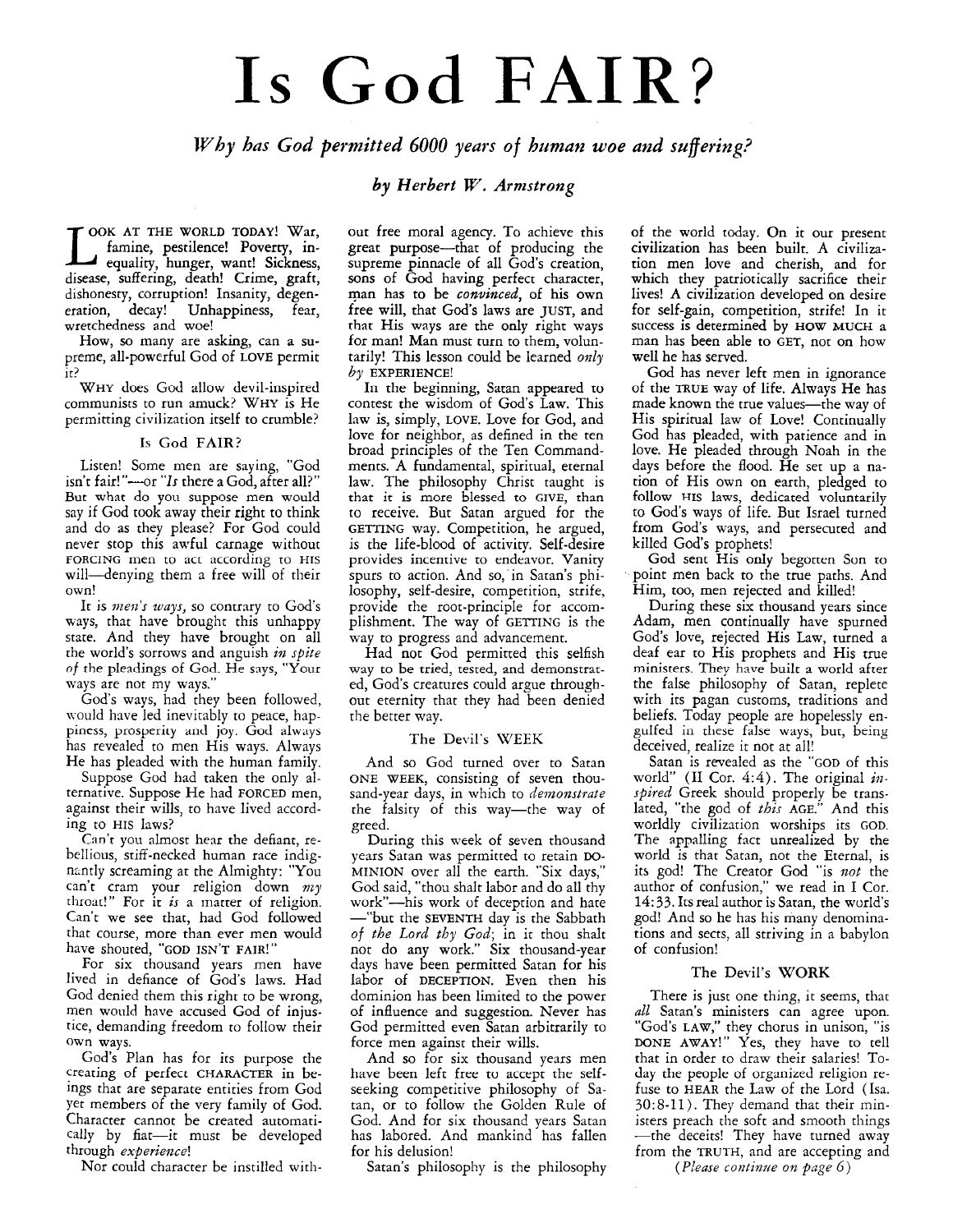Jood Klews **The national magazine of THE CHURCH OF GOD**   $ministering$  to its members *scattered abroad, and reporting on campus happenings ut Ambassador College*  VOL. IV NUMBER 8 **Herbert W. Armstrong**  *Pztblisher and Editor*  **Herman** L. **Hoeh**  *Executive Editor* 

Address communications to the Editor, **Box 111, Pasadena, Calilurnia. Copyright, October, 1954 By rhe Radio Church** of God

**Roderick C. Meredith**  *Associate Edifor* 

\_\_\_\_

# **A Heart to Heart Talk with the Editor**

Not only does America stand in peril, unrealized by our people, but YOU, as **a tiue** Christian and child **of** God, face undreamed-of persecution-even martyrdom-in the years not far ahead!

WHY are many of you heedless of impending danger?

It *need not* come to YOU; for God freely offers you full divine protection. But it is *certain* to come to those who fail to take warning.

Paul pleaded with us, of *this* generation, that we should not be asleep to this impending danger (I Thes. *5).*  But it seems God's people of this time are gradually slipping into the Laodicean condition foretold in Revelation 3: *14-22.* 

The purpose of the Christian life in this dispensation is to train ourselves for a high calling-an occupation-in Christ's Kingdom. We have been going to school, as it were. When He comes, each shall be called to accounting (Luke 19: 11-27), and given responsibility in Kingdom rule according as he has *qualified* by Christian growth and development during this life. And just as the young man or woman preparing in college for a profession must take and pass FINAL EXAMINATIONS at the end of the school year, *so* **now** Gods called are to take final exams! "Many shall be purified, and made white, and tried," at this time of the end, says Daniel (12:9-10).

In Revelation 6:9-11 we are told that those Christian martyrs of the middle

ages are to rest in their graves yet a little while *mtzl* their fellow Christians be martyred *as they were!* **OF** THIS END-TIME GENERATION Shall

In His Olivet prophecy, Jesus told of the false preaching, the world war, famines, pestilences. These dire conditions are constantly accelerating. "Then," He said, next, "they shall deliver  $you$  up



## **OTHER MIDDLE WEST STATIONS**

**\VAIT-Chicag+820 on dial-1 :OO P.M. Sundays.** 

**WIL-St. Louis-1430 on dial-y:30 AM. Sundays.** 

KCMO-Kansas City-810 on dial-

**KRMG-Tulsa-740 on dial-9 :30**  1l:iO **A.M. Sundays. A.M. Sundays.** 

to be afflicted, and shall kill you" (Mat.  $24:3-9$ ).

But the prophecy of Revelation 12 shows that, as many of the saints fled to a place of safety from the Middle-Age persecution, so some of God's people are *again*, soon, to flee under God's direction and protection to a place of escape!

*Some* of *you* shall have to sacrifice *your* lives for *yoz~r* faith, yet *others* shall escape! Thus God's true people fall into two classes.

What shall determine *into which clnss* YOU shall be?

Remember, "There is no respect of persons wirh God." Therefore He shall not decide into which class'you find yourself. You, *yourself,* must decide it!

The question **is,** "HOW?"

*"Wutch* ye, therefore, and **FRAY AL-WAYS,** *that* ye *may be accozmted worthy to* ESCAPE all these things that shall come to pass, and to stand before the Son of man," is Jesus' own answer (Luke 21:36).

Notice, first, you must **WATCH!** Be looking for irl Read I Thessalonians *5.*  We are children of the *light-we* understand Bible prophecy-we KNOW what is coming! Do not deny it; do not scoff; do not hide your eyes from impending danger-wATCH!

And then, something else! PRAY! Pray *always!* Are you praying that fervently?

Jesus, for example, was accustomed to spending LONG HOURS in private prayer, *nlnne* with God. He prayed **all**  night to God upon a special occasion. He arose early, long before it was day, and went out where He could be **ALONE**  with God. He **FAiSTED** and prayed. Do  $\sqrt{uu}$ ?

Those who ESCAPE are those who put Christ's Kingdom FIRST, not second, in *bows* in earnest, heart-rending prayer; who actually FAST and pray; who pray *continually, even as they go about their* work, as they walk down the street, or drive their cars. They are continually in a spirit of prayer. their everyday lives; who spend *full* 

You shall decide for yourself into which camp of the saints you shall be placed-whether you shall have to suffer the agonies of torture and death-or whether you shall be accounted worthy to ESCAPE all these things!

Do you find God such a "bore" that you dread His company in prayer? If you truly *love* Him—if He is your best friend-then it should be such a privilege to spend whole hours with Him in prayer! He is never "too busy" to gire you all the time you wish. Whenever you go to Him in prayer, He is there! His ear is always open! You can have all of His time you want! As *often* as you want it! How **THANKFUL** we should be!

°The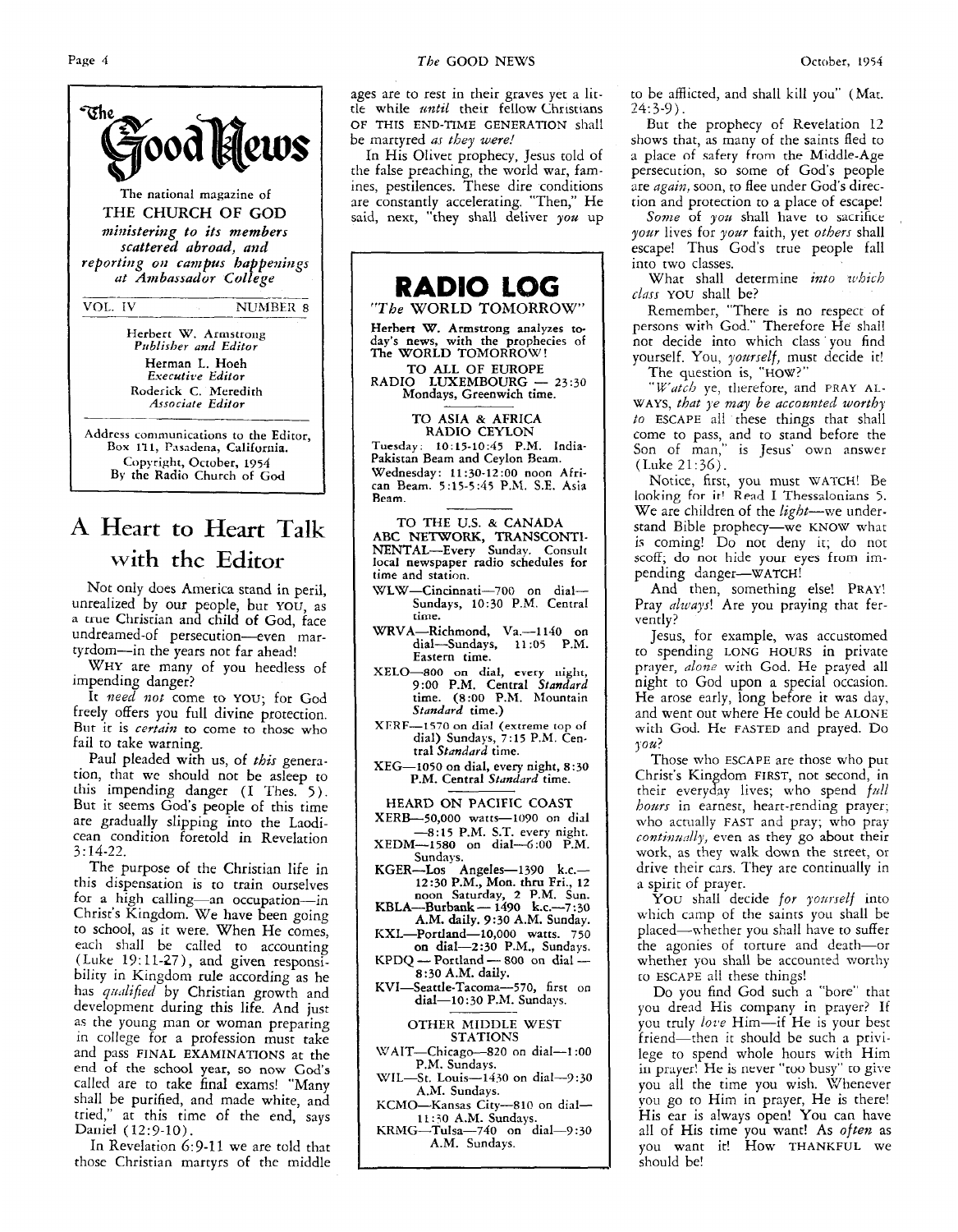# FASTING **for** Health

*What should you do when you, or your children, catch a cold, have n fever, or become ill?* 

# *by Herbert W, Armstrong*

HY **ARE** people sick? Many W seem to think our bodies were made to become sick every litrle while.

Man ought *never* to be sick. Man, remember, is the creation of God. True, he is mortal, made of the dust of the ground. He is composed of 16 principal elements of matter. Yet it is God's great PURPOSE to create out of man the supreme Masterpiece of all His creative art!-perfect spiritual characters-beings to be raised to the level of God!

We, now, are the clay models to be fashioned, formed and shaped in spir-<br>itual character by the Master Sculptorif we will yield ourselves into His hands -converted into the glorious spiritual image of the Almighty Himself! So, as we now are *of* the enrrh-earthy, hexing the image of the Adam who was dust, we *shall* thru God's process bear the image of the heavenly GOD! (I Cor. *15:47).* 

### Purpose of Human Body

For this purpose the human body was made to be the TEMPLE of the Holy Spirit. God created man in the very highest material medium for the expression of the divine intelligence.

No instrument has yet been, or ever will be devised by man, even in this machine age, which can approach, in delicacy of operation, thc mechanism of the human body, with its enormous range of functional power.

The Creator made the human organism to *rm,* and to keep *ruming* for a natural lifetime-not to get sick or break down. The human constitution is SO marvelously constructed that it will take far more punishment and abuse *before* some part of it breaks down than any other animal or any mechanism ever made by man.

And yet, largely through ignorance, we humans abuse our bodies and violate the laws of health to so great an extent that almost every home is frequently visited with sickness! The human body is never sick unless injured or abused, though many inherit certain weaknesses and impairments at birth from the dissipations and sins of ancestors.

Today thousands of parents send their sons to state agricultural colleges to learn how to feed and care for the bodies of swine, never giving one thought to

the proper feeding and care of their own human bodies. The average American table has been described by a noted physician as a dietetic horror. In the selection and preparation of foods, we follow tradition, and eat what we "like," with never **a** thought as to whether it is wholesome food or rank poison.

People who would not think of putting an adulterated, injurious oil in the crankcase of the car, or a polluted fueloil in the gas-tank, will stuff their own stomachs and their children's with adulterated, so-called "refined" foods that are accually poisonous, with never a thought about it.

And then when we or our children are sick, we suppose it is because God did a bad job of making us, and it is INTENDED for **11s** to be sick!

## LAW5 Regulate Your Body

The human body functions according to definite laws. It needs fresh air in the lungs-not tobacco smoke. It needs pure water, and plenty of it-not soda pop, stimulants, and man-penerred drinks. It needs **a** proper amount of joyous, exhilarating exercise, and walking-not riding everywhere in the car, nor taking one's exercise sitting down in the paid admission stands of **a** basebill park, or a football or basketball game. It needs sufficient sunshine, not the dark, dank ccngestion of crowded man-built cities. It needs cleanliness and proper eliminarion-not the almost universal constipation caused by neglect and foodless foods contaminated in man-made "food" factories. It needs relaxation, ample resc and sleep-not the nerve-shattering, excitable pleasure-seeking life-and night life-of today's modern whirl.

And last, but far from least, it needs wholesome, properly prepared *natura* food- not the starchy, sugary, greasy mess of contaminated stuff we ignorantly suppose to be food today!

Bad habits of thought, insufficient exercise, and other destructive habits contribute to ill healrh. But leading authorities have determined that dietetic mistakes are responsible for *90%* or more of nonrnental sickness and disease. The bcdy is sustained thru food, water, and air. It is composed of elements which can **be** supplied and replenished only from food. Health depends more upon proper food than any other consideration. The function of the physician should be to teach the science of HEALTHbut as one of our most faithful co-workers expressed it, "We physicians have been kept so busy with patients already sick we haven't had much time, as yet, to turn our attention to teaching people how to keep well."

# Physical and Spiritual Knowledge Needed

The knowledge of HOW TO LIVE should be the first interest of every person. That knowledge is divided into two phases-the physical, and the spiritual; how to be in vigorous, clearminded, perfect health, which depends upon the physical laws of nature, and how to live in proper relationship with God and with neighbor, which depends upon the spiritual law summed in the Ten Commandments.

The condition we call "disease" means "dis-ease"-lack of ease. This painful and unhappy condition results in every case from **a** blocking of some funcrion of the body thru violation of the laws of nature-usually thru destructive habits.

Nearly every physical ailment from which one may suffer is one of two varieties :

(1) The presence of a poison, or,  $(2)$ a deficiency or lack of needed elements.

**A** third impairment is a mechanical dislocation or difficulty.

By far the largest number of sicknesses are caused by the presence of a poison-congestion in the blood-stream. And for this, fasting is often not only an effective, but often the only natural cure.

Fasting is volunrary abstinence from food. The practice is as old as animal life itself. In fact animals fast by instinct when sick.

Christ fasted, and set us an eximple that we should follow His steps! Moses tasted. So did Daniel, and David, and the Apostle Paul. Christianity teaches control over sensual pleasures and false appetites. Fasting is good spiritual training. Fasting for spiritual benefits may be from one to three days.

# How to Fast

Fasting means restriction of, or abstinence from food and drink. **As** as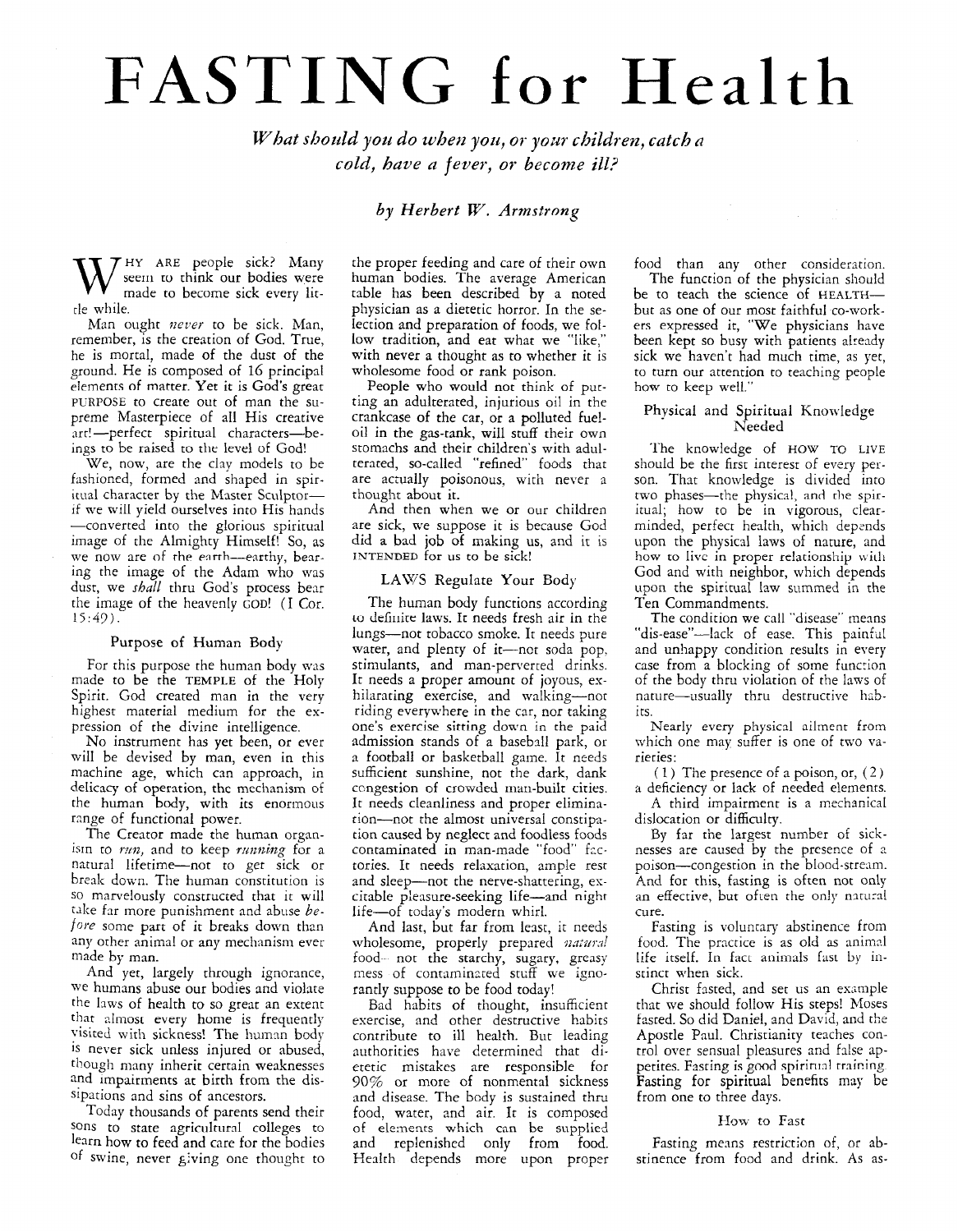similation is retarded, elimination is increased. Under the fasting regime, the body undergoes a "house-cleaning." Toxins and poisons are rapidly eliminated. By giving the stomach and intestines **a**  rest, normal functioning is re-established. Normal hunger returns, and false appetites are expelled.

Complete results-total elimination of the contributing toxins until the tongue is clear, the breath sweet, and the mouth clean, sometimes require extended fasts of from thirty to ninety days. But definitely I warn **you** that **SUCH LENGTHY FASTS SHOULD NOT BE UNDERTAKEN UNLESS UNDER CON-STANT SUPERVISION OF A PHYSICIAN WHO IS SKILLED** IN **THE FASTING PROCEDURE.** And many medical doctors today, unfortunately, are uneducated in this natural and Biblical method and discourage it or even oppose and ridicule it-altho many world-renowned physicians recommend it.

I have found that in mast cases satisfactory results are realized by shorter fasts, or a series of short fasts, especially when followed by proper diet. Apparently the Bible examples of fasting were complete fasts-no food whatever, and often not even water. This, however, **is**  very rigid and requires real will-power. Perhaps most effective results would be obtained from the total fast-at least with water only, but it has been found in many thousands of cases that fruitjuice fasts bring very beneficial results, and in many instances the fruit-juice diet will prove preferable.

# Fasting Is NOT Starvation

Remember fasting and starvation are very different things.

Fasting is always the thing to do immediately in the case of a cold or a fever. I am not advising you about milkfed infants, and in their case refer you to your physician, but in the case of children who eat solid food and all adults, I recommend taking all solid food away from them immediately (including soups). Give them plenty of water to drink, and **a** glass **of** orangejuice, grapefruit-juice ( fresh-squeezed, not canned), or the juice of one lemon in a glass of water **(no** sugar) about four times a day-NOTHING **ELSE.**  In the rare case of **a** person who seems allergic to the citrus juices (and they should always be **FRESH-SQUEEZED** and consumed in less than five minutes after squeezing), canned tomato juice may be substituted.

If it is merely a normal cold or fever (and not a disease such as typhoid or scarlet fever), you may find that from one to three days' fasting is often sufficient to rid the system of it-especially if you start the fasting at the very first sign of the cold or fever, before it becomes fully settled. In most cases **the**  fever will subside quickly. Some fevers, of course, will not.

If the fever should persist after five days, especially in the case of **a** child, try to find some physician who is sympathetic to the fasting method to supervise you from there on-or begin to feed the child a restricted diet of nonstarchy cooked vegetables such as spinach, celery, small string beans, asparagus, summer squash, beet-tops, carrots, small beets, small turnips, zucchini, etc.--- or a soup made from these vegetables *withoat any grease,* **or** stewed fruits (without sugar) such as prunes, figs, pears, raisins, apples, apricots-avoiding all starches, such as breads, and all sweets, and greases or oils, and, until fever and cold is gone, all body building foods **such** as milk, butter, cheese, eggs.

In case a fever rises alarmingly high, take one whole grapefruit, cut it up into six or eight pieces, pour one quart of boiling water over it (rind and all) and let it steep like tea. Then **make** the patient drink it all—it will require  $30$  to 60 minutes to be able to consume the entire quart. It will be bitter. Natural organic quinine will steep out of the grapefruit, cspccially the rind. It is often highly effective.

Never "feed a cold." This idea came from an old saying of Benjamin Franklin's-but what he meant was, **"IF YOU**  feed a cold, you **WILL** have to starve a fever." Fast immediately for either cold or fever. A fever is a fire to be **PUT** OUT, not fed! **NEVER** FEED **A COLD OR A FEVER!** 

You will save needless suffering if you **will** always remember this.

It is indeed a hopeful sign that the medical fraternity is at last beginning to make an approach toward a real study of foods, diet, and the importance of these to sickness and disease. Some of the greatest physicians have made this chief contributing factor to sickness or health a scientific study; but unfortunately what is called "medical science"

**as** a whole **has** not made the study of ' these vital factors it should have. Instead, it **has** studied medicines and drugs -which are in most cases **POISONS,**  not foods.

# Helpful Hints

In the case of numerous common diseases such as asthma, biliousness, bronchial troubles, catarrh, hay fever, constipation, digestive disorders, heart troubles, obesity, rheumatism, etc., a series of short fasts, not to exceed seven days, will prove helpful. After one such fast, follow a natural body-building diet of **NATURAL** foods, avoiding the meats forbidden in Leviticus **11,** eating only **LEAN** clean meats, avoiding all fat and greases, all fried foods unless fried in pure oil or butter, all starches (everything made from white flour, except bread which should be toasted until hard clear thru), all white sugar and excess sweets. Be sure to use only **WHOLE**  grains-such as whole wheat, steel-cut oats, brown rice, and get plenty of raw green leafy vegetables (avoiding greasy salad dressings such as one buys at the store), cooked non-starchy vegetables, and fruits. Then, after perhaps a month of building up on this natural diet, take another fast, and repeat until you get good results.

During a fast, some need to take an enema twice a day. A light shower or sponge-bath (never soak in a rub of hot water) at least once a day is very helpful. You will not feel like doing heavy work. Get plenty of rest. Break the fast with a few stewed prunes and two slices of whole-wheat toast, toasted hard clear through. For the second meal, repeat this and add one cooked non-starchy vegetable. Thereafter return to a normal, careful and sensible diet.

In a fruit-juice fast, **NEVER** take more than one 8-ounce glass of citrus-fruitjuice at a time, and never more frequently than every two and a half or three hours. Three or four times a day is more effective. Drink plenty of marer.

# **Is** God **FAIR?**

# *(Contiwed from @ge 3)*

believing **FABLES** (11 Tim. *4: 2-4).* They are BITTER against **Gods** Law, and against the few who have courage today to proclaim the **PLAIN TRUTH** of God's Word!

Yes, Satan has *organized* religion. He himself appears, not as a devil with horns and a tail bearing a pitch-fork, but "is transformed into **AN ANGEL OF LIGHT" (I1** Cor. **11: 14).** His ministers are transformed *as* the ministers of righteousness, appearing **AS** the apostles of Christ! (Verses  $13, 15$ ). But they are preaching *"another* Jesus" (Verse *4),* in the power of *"dnother* spirit," and deceiving men with "*another* Gospel" than the true Gospel of the Kingdom which Christ brought and Paul and all the apostles preached! (Gal. 1:6-7).

Satan's congregations go in for much FORM. "Having a FORM of godliness, but denying the **POWER** thereof: *from*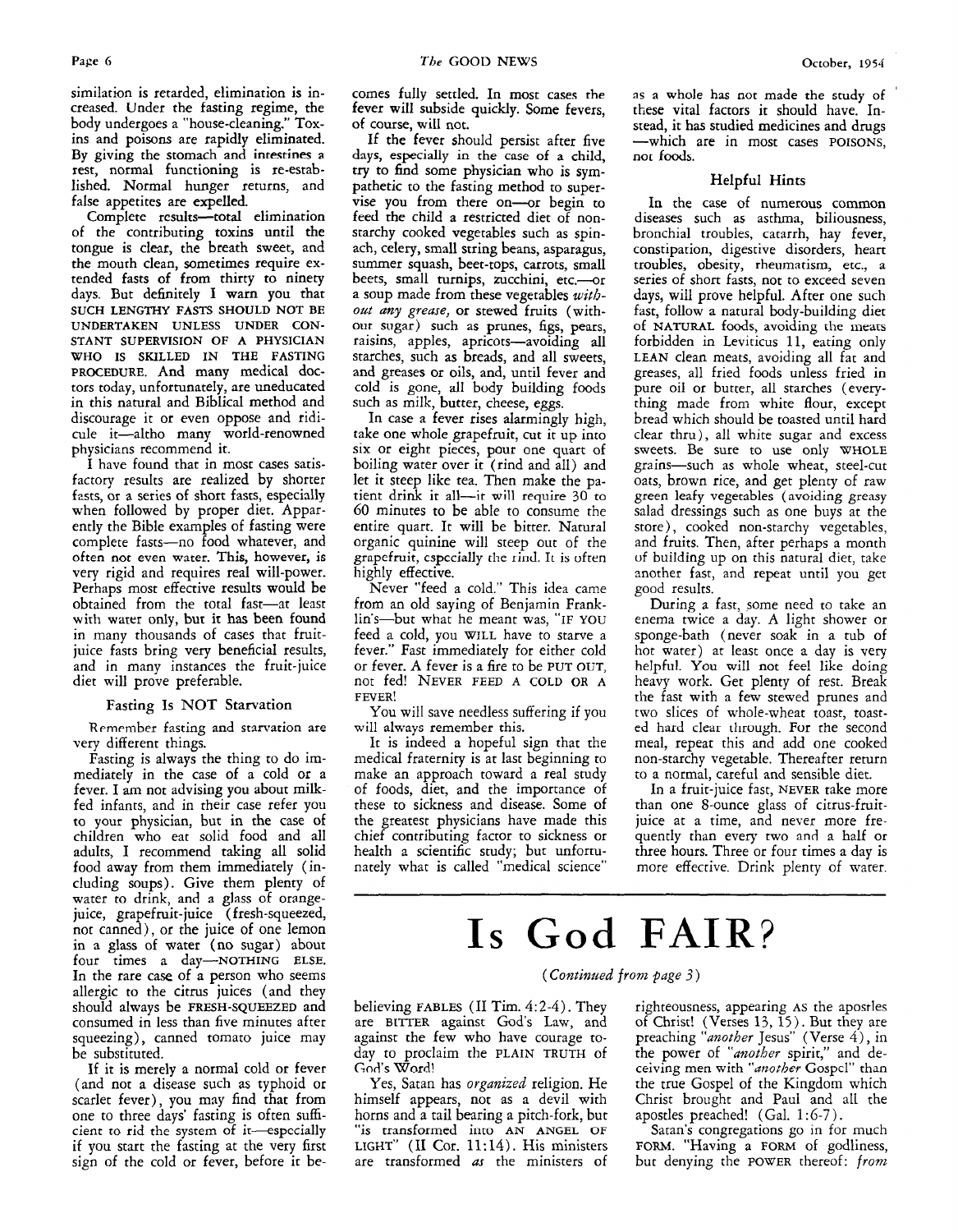such turn away," plainly warns God's Word! (I1 Tim. 3:l-5). The present worldly order-its competitive principle, its customs and traditions, its politlcal systems-~ **are** upheld by Satan's churches within every land! Truly, **ALL**  nations are deceived! (Rev. 17:2; 18:

*3).* Jesus Christ appeared **1900** years ago **as** a Messenger bearing a Message from God. He brought to an unhappy world steeped in false ways the "GOOD NEWS of the KINGDOM OF GOD." **A** Kingdom now, soon, to replace these crumbling governments of earth!

That Kingdom today is near at hand -even *at* the *doors!* (Luke 2 1 : **j** 1 ) .

Thank God, we are near the **END** of the six working days allotted to Satan's dominion. God's thousand-year Sabbath day is just about to dawn!

There is a saying that it is darkest just before the dawn. Now we see on every hand the final fruitage of men's ways. War, and the threat of war, famine. disease, poverty, squalor, sickness, insanity, crime, **DEATH! Is** anyone **HAPPY**  today? Written in unerasable blood, in human misery, anguish and despair, is the six-thousand-year record of **EXPEN-**ENCE!

Even now men will not heed this horrible lesson-not until they are FORCED to see it!

But, as Satan's sixth "working day" closes, God is about to step in and supernaturally to interfere!

The coming seventh millennium typified by the fenst of tabernaclesshall see Satan restrained. Christ will return to rule the earth with all the power of God. God's New Order for the next thousand years will restore peace, happiness, and joy.

Then men may look back over this present world, and COMPARE! Nerer will God FORCE a single human being, against his own will, into salvation and eternal life.

But, with the seven thousand-year record of EXPERIENCE set plainly before seeing eyes, do you think anyone will want to return to these ways we seem now to love? Not many, you may be sure of that! Yet some, even then, will rebel.

Finally the world shall acknowledge, of its own free volition, that God's ways are right. "Christ," says the Scripture, "learned obedience by the things which He suffered!" (Heb. *5:s.)* Even He who never did wrong! "And being MADE perfect"-through experience-"He became the author of eternal salvation unto all them that obey Him.'

Some day we shall look upon GOD'S Plan with breath-taking admiration and awe! The sufferings of this present time shall have faded completely from mind. The lessons of experience we shall have

with us for eternity! Finally humanity **shall** accept **God's** ways of life, KNOW-ING that they are right ways. The happines and joy **we** shall then experience **cannot** be conceived **by** our iiiinds **to-** day! Thru **all** eternity we shall worship and praise the Eternal God for His wisdom, **His mercy,** His LOVE!

Do you think anyone, then, will look back and say, "God isn't fair?"

# Today **Is** NOT **the** Only **Day of Salvation**

*(Corztiiiued* **from** *puge 2)* 

we never forget that we are yet only *heirs* to the Kingdom of God and the New Earth. Even during the millennium, when the Kingdom of God is ruling over mortal nations, the people will be only *heirs* to the Kingdom. They must overcome their carnal nature and grow in knowledge and wisdom to inherit the promises.

The booths used by Israel in che wilderness were durable structures. Sometimes they dwelled in them for months, or even years, before moving. Today, God's people often have to rent their temporary dwellings during the festival of tabernacles.

Whar a msrvcllnus picture. God says of Ephraim (a type of all Israel) that they will "dwell in tabernacles, as in the days of the solemn feast" (Hosea 12:9). Israel, in the wilderness, **was a** type of *nll people* who must go through trials and tribulations to inherit the promises. They were wanderers, waiting for the promised land-waiting to inherit the promises of salvation.

The contention, held by some sects, that mortal human beings in the millennium will remain flesh and blood forever is plainly denied by the feast of tabernacles, for the festival itself points toward an eternal inheritance.

Beside, AFTER Jesus gathers the Church to Himself, and AFTER He is seated on His throne where we will be ruling with Him, He will gather the nations before Him and say: "Inherit the kingdom" (Mat. 25 : *34).* 

# Yet ANOTHER Festival!

Did you notice that the feast of tabernacles is only the sixth festival? There is yet another-the seventh!

The feast of tabernacles is, strictly speaking, seven days long-to picture the entire millennium. Seven is God's number of completeness. Therefore, there must also be seven festivals. Let us notice where it is mentioned: "On the fifteenth day of this seventh month is the feast of tabernacles for seven days unto the Lord . . . On the EIGHTH day shall be a holy convocation unto you

. . . it is **a** day of solemn assembly, ye shall do no manner of servile work" (Lev. *23:34,36).* 

This eighth day, technically **a** separate feast, is called "the *last day*, that GREAT DAY of the feast" (John 7:37).

What does this final Holy Day represent?

Notice what Jesus preached about on that day. "If any man thirst, let him come unto me, and drink . . . out of his innermosc being shall flow rivers of living water. (But this spake He of the Spirit, which they that believe on Him should receive . . .) " (John 7: *37-39).* 

This was Jesus' sermon giving the meaning of the LAST GREAT DAY!

Now turn to Revelation 20. AFTER the millennium, what happens? A RES-URRECTION! The DEAD stand before God. This couldn't include true Christians today, **as** they will appear before the judgment seat when Christ returns. It couldn't refer to those converted during the millennium. They have already inherited the Kingdom during the millennium, after living out a normal life span. Those in this resurrection must be those who died in ignorance in PAST AGES! They are not brought to life until AFTER the millennium (Rev. *20:5).* 

# Pictures Day of Judgment

This is that judgment day mentioned in Mat. 10: 15. It is a time when Gentiles who died in ignorance will be given an opportunity to receive salvation. Ezekiel 16:52-53 makes this very plain. Even those in Israel who died in their sins will be given their FIRST opportunity to understand the Truth of God and His Way (Ezek. 37). The prophet wrote that God would pour out His Spirit on those resurrected (Verse 14). This is precisely the salvation that Jesus mentioned in His sermon on that GREAT **DAY** OF THE FEAST in the autumn of 30 A.D.

This eighth day, which immediately follows the seven days of the feast of tabernacles, pictures the completion of the PLAN OF REDEMPTION. That find day of salvation, Isaiah tells us, will last